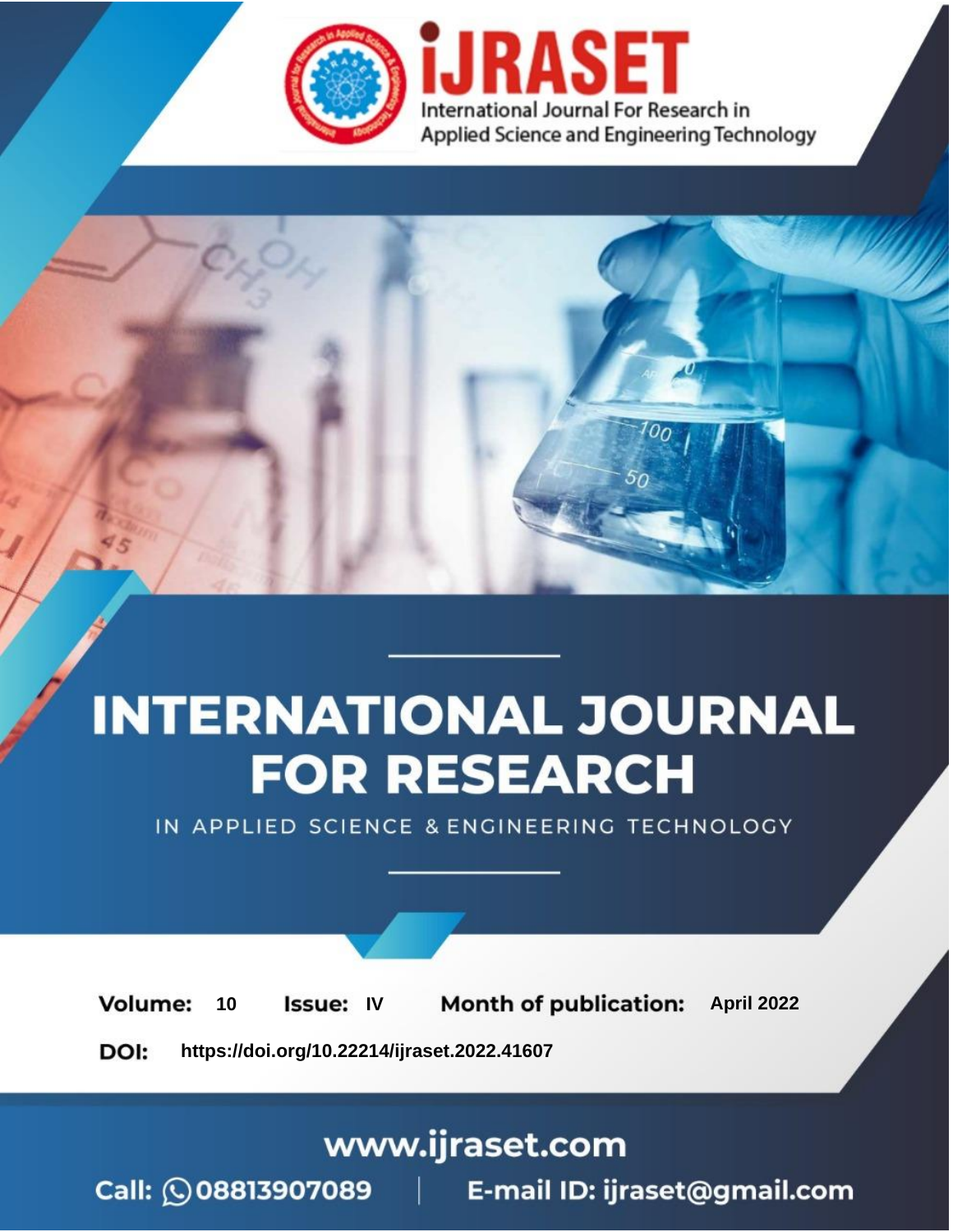

International Journal for Research in Applied Science & Engineering Technology (IJRASET**)**

 *ISSN: 2321-9653; IC Value: 45.98; SJ Impact Factor: 7.538 Volume 10 Issue IV Apr 2022- Available at www.ijraset.com*

### **College Management System**

Deepali. S. Bhor<sup>1</sup>, Vaibhav. V. Bhosale<sup>2</sup>, Priyanka. K. Kharatmal<sup>3</sup> *1, 2, 3 Department of Information Technology, Shivajirao S. Jondhale College of Engineering, Dombivali.*

*Abstract: This process is based on COLLEGE MANAGEMENT SYSTEM. College management system is helpful for students as well as the colleges. In the existing system all the activities are done manually. It is very time consuming.It manage the college information , student information, Admission management ,Attendance management and various different types of event going on in our college. . In our proposed system, The data will be stored in the college server. To store the data SQL server will be used. The Admin, Faculty or the student should be a register user.*

*Keywords: College Management, SQL Server, Information Management, Result, Notification*

#### **I. INTRODUCTION**

The design and implementation of the system is to provide service in institute and colleges. The system is to provide comprehensive student information system and user interface is to replace the current paper records. College Staff uploads attendance, college notifications through a secure, online interface through admin. Student admission Management module explains how the college handles the admission of their student.The courses and subject management module will do the assigning of subjects for every course that the college offers.The admin of the college can have and monitor the information of the student.This will also do the securing of each student's information for tracing their transactions.The college management system should have the Faculty and student Attendance management system should have this module to check faculty and student attendance.This will record everyday attendance and activities of everyone in the college school.

#### **II. EXISTING SYSTEM**

The system which is used nowadays has some drawbacks which need to be improved for better performance. The system through which the feedback is taken is not good enough. As the technology is developed day by day we need to use this technology so we can get an efficient result in adequate time. For attendance management in the present system all work is done on paper. The whole session attendance is stored in register and at the end of the session the reports are generated. At the end of session the students who don't have 75% attendance get a notice. This is a very time consuming process. In the present system the result is viewed on the notice board. It requires lot of paperwork

and is time consuming. College cannot even provide urgent notifications to students in case of emergency.

- *A. Drawbacks of Exisiting System*
- *1)* The existing system is not user friendly because the retrieval of data is very slow and data is stored manually.
- *2)* It require more calculations to generate the report like attendance calculation, percentage calculation etc. so it is generated at the end of the session. Hence requires more time to display the report.
- *3)* In this existing system the papers can miss placed and documents can be loss. This will cause extra work for the admin department stuffs.

#### **III. MAIN MODULE OF THE SYSTEM**

- *1) Student Module:* This module used to store student records. It contains the following information i.e. Students Profile details, Contact information, Educational details, etc. The Users can search the students from the database according to different criteria such as name, Course, Roll number, etc.
- *2) Admin Module:* The first step in this application is to get the staff members and teaching faculty to register. They need to first register then they t provide his or her id and password for login.
- *3) Admin Login:* After registering the admin is allowed to log in. He or she can now view admin homepage where there are options to take attendance, upload results, send notifications to student. He can also view the attendance taken and uploaded results.
- *4) Faculty and Student Attendance:* The college management system should have this module to check faculty and student attendance. This will record the everyday attendance and activities of everyone in the college. The attendance data will be stored in the collage database. The generated data will be stored for future use.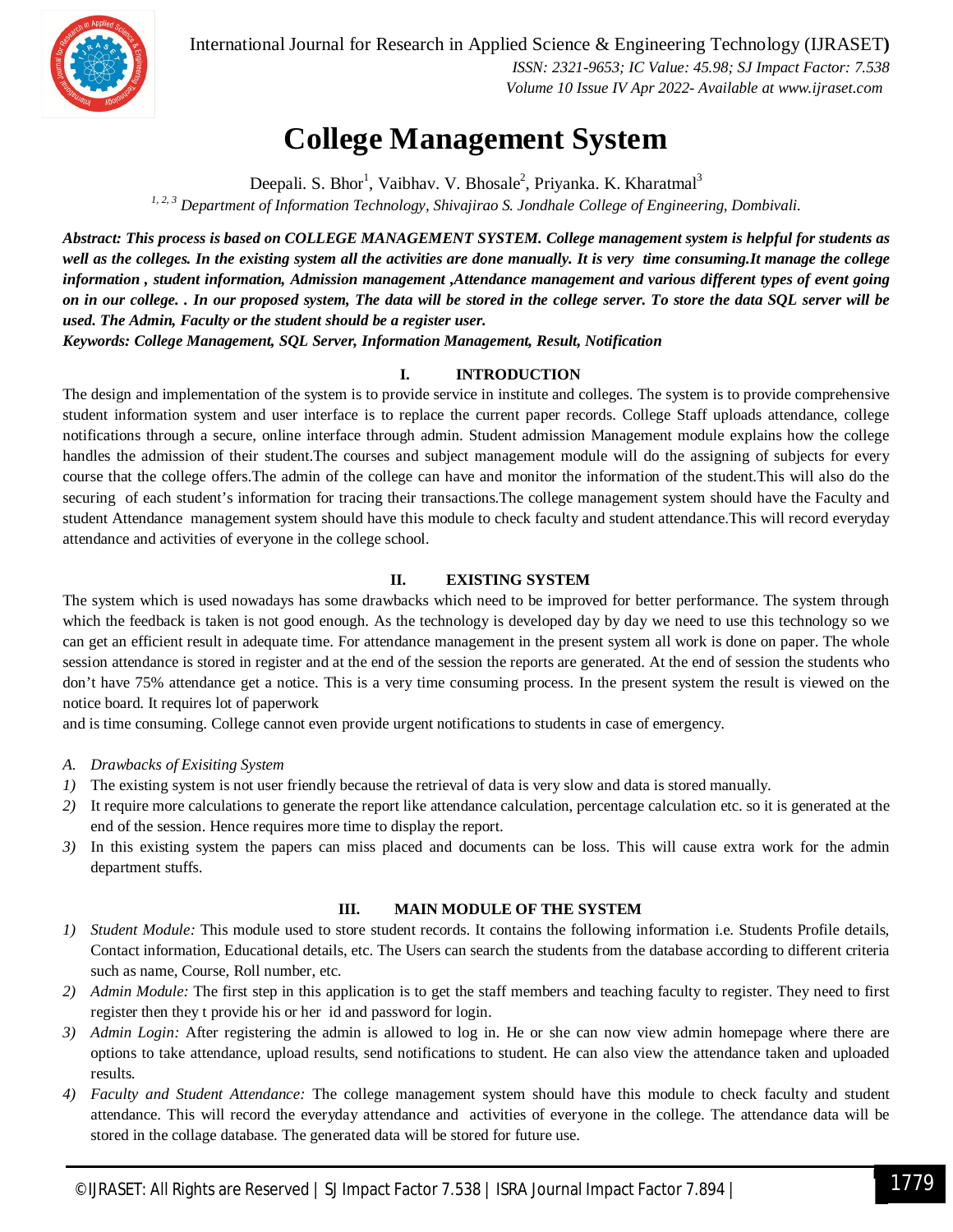

International Journal for Research in Applied Science & Engineering Technology (IJRASET**)**  *ISSN: 2321-9653; IC Value: 45.98; SJ Impact Factor: 7.538 Volume 10 Issue IV Apr 2022- Available at www.ijraset.com*

- *5) Course Module:* The courses and subject management module will do the assigning of subjects for every course that the college offers. This module will also bracket the schedules of each subject and the instruction that handle each subject.
- *6) Check Notifications:* Faculty can receive important announcements, information regarding meetings from the HOD or admin through these notifications.

#### **IV. REQUIREMENT ANALYSIS**

- *A. Hardware Requirement*
- *1)* Intel Quad core 2.30 GHZ Processor or above.
- *2)* Minimum 4 GB of RAM.
- *3)* Standard Keyboard and Serial Mouse.
- *B. Software Requirement*
- *1)* MySQL Server.
- *2)* Xamp Server.
- *3)* PHP.

#### **V. BENEFITES OF PROPOSED SYSTEM**

- *A.* This management system will be very simple and it will also simplify the and speed up the result preparation and management process.
- *B.* Students do not need to check the notice board every day and every one will stay updated.
- *C.* This project will cater facilities to all the existing versions of the system.

#### **VI. CONCLUSION**

The system will greatly simplify and speed the management process. It will describe the paper work. The admin, faculty or the student will perform all the task very easily and more convenience way. The system offers reliability, security, time savings and easy control. The proposed system will describes the work time of the admin as well as the faculty. This will brings more perfection to the work.

#### **REFERENCES**

- [1] S.R.Bharamagoudar, Geeta R.B., S.G.Totad "Web Based Student Information Management System", International Journal of Advanced Research in Computer and Communication Engineering -June 2013, ISSN : 2319-5940.
- [2] Siddhant Gokule, Rohit Jadhav, Mruganayani Mane, Sanchita Chhajed "An Application to Enhance the Admission Process and Communication between Members of an Institute", International Journal on Recent and Innovation Trends in Computing and Communication- ISSN: 2321-8169.
- [3] Miss. Namrata N. Shahade, Miss. Priya A. Kawade, Mr. Satish L. Thombare "Student Attendance Tracker System in Android", INTERNATIONAL JOURNAL FOR ENGINEERING APPLICATIONS AND TECHNOLOGY- ISSN: 2321-8134
- [4] Srikant Patnaik, Khushboo kumari Singh, Rashmi Ranjan, Niki Kumari,"College Management System",in 2016,Dept of ECE,Orissa,e-ISSN: 2395-00556.
- [5] R. M. Leod, Management Information Systems, Third Ed., Science Research Associates, 1986, pp. 17-19.
- [6] L. Long, Management Information System, Prentice Hall, 1989, pp.116-11.